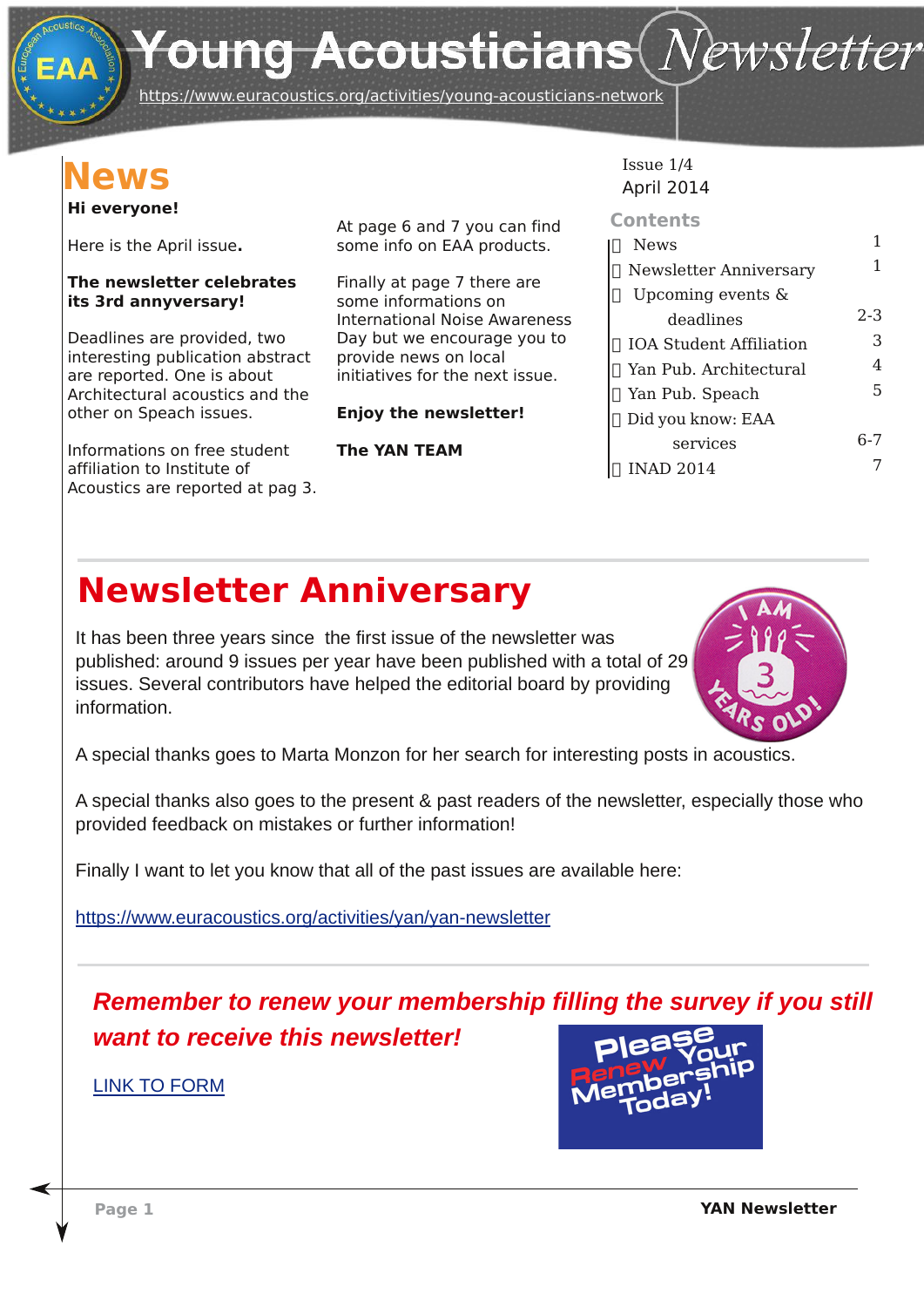# **Upcoming events & Deadlines**

**Upcoming events April & May 2014 :**

- 3-5 April 2014: EAA Joint Symposium on Auralization and Ambisonics. Berlin, Germany. https://www.auralization.tu-berlin.de/menue/important\_dates/
- 9-10 April 2014: (JST AMAC / AFM / SFA) Scientific meeting: Dynamics and acoustics of composite structures. Nevers(France).
- http://sfa.asso.free.fr/ECHO\_HEBDO/2014/doc/Plaquette%20JST%20Vib-Acoustique&composites-2.pdf
- 22 April-2 May 2014: Mediterranean acoustic festival. Limassol (Cyprus). http://www.mediterraneanacoustics.com/EventsTraining/Training.aspx
- 22-25 April 2014: (CFA 2014) Congress of the French acoustical society. Poitiers (France) http://cfa2014.conference.univ-poitiers.fr/spip.php?article93&lang=fr
- 23-25 April 2014: (UIA 14) 43rd Annual Symposium of the Ultrasonic Industry Association. Madrid (Spain)

http://www.ultrasonics.org/events.html

- 26-29 April 2014: AES136th Convention. Berlin, Germany. http://www.aes.org/events/136/
- 4-9 May 2014: (ICASSP 2014). 2014 IEEE International Conference on Acoustics, Speech, and Signal Processing. Florence ,Italy.

http://www.icassp2014.org/home.html

5-9 May 2014: ASA - 167th Meeting of the Acoustical Society of America. Providence, Rhode Island (USA).

http://acousticalsociety.org/meetings/providence

- 12-14 May 2014: (Rosario 2014). Previous conferences at "The week of the sound". Rosario, Argentina. http://www.fceia.unr.edu.ar/semanadelsonido2014/La\_Semana\_del\_Sonido\_2014/Bienvenidos.html
- 12-16 May 2014: (ISAF/IWATMD/PFM). 2014 Joint IEEE International Symposium on the Applications of Ferroelectric, International Workshop on Acoustic Transduction Materials and Devices & Workshop on Piezoresponse Force Microscopy.

http://www.mri.psu.edu/conferences/2014IEEE-ISAF-IWATMD-PFM/

- 19-23 May 2014: "The week of the sound". Rosario, Argentina.
- http://www.fceia.unr.edu.ar/semanadelsonido2014/La\_Semana\_del\_Sonido\_2014/Bienvenidos.html
- 20-21 May 2014: (IBPSA14) International Building Performance Simulation Association conference. Béthune, France.

http://sfa.asso.free.fr/ECHO\_HEBDO/2013/doc/plaquette-ibpsa2014.pdf

25 May 2014: (ESWC 2014). European Semantic Web Conference 2014. Crete (Greece) http://2014.eswc-conferences.org/

26-28 May 2014: (CIP2014) 4th International Workshop on Cognitive Information Processing. Copenhagen, Denmark. http://cip2014.conwiz.dk/home.htm#.UtxkT5ir0y4

**Submission deadlines April & May 2014:**

10 April 2014: ICBEN 2014. (Full paper)

http://www.icben2014.com/

14 April 2014: BNAM2014 (Full paper)

https://www.euracoustics.org/eaa-societies/partner-societies/nordic-acoustics-association/bnam-2014

15 April 2014: AES 54th (Full paper)

http://www.aes.org/conferences/54/

15 April 2014: UA 2014 (Full paper)

http://www.uaconferences.org/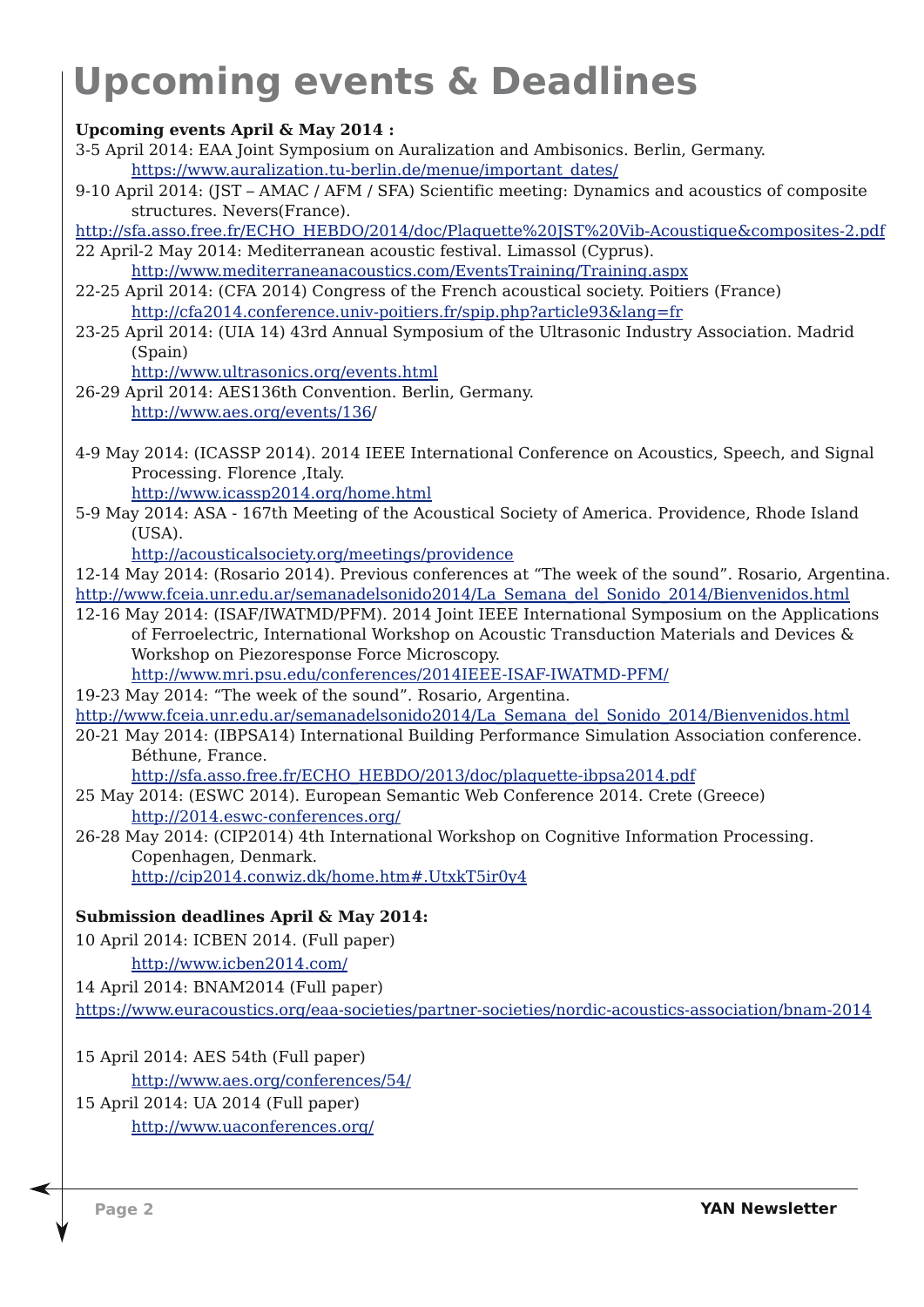15 April 2014:ISMA 2014 (Full paper) http://isma.univ-lemans.fr/en/index.html 18 April 2014: IBPSA14 (Full paper) http://sfa.asso.free.fr/ECHO\_HEBDO/2013/doc/plaquette-ibpsa2014.pdf 18 April 2014: NIME 2014. (Full paper) http://www.nime2014.org/ 18 April 2014: Workshop :The Eighth IEEE Sensor Array and Multichannel Signal Processing (Full paper) http://www.gtec.udc.es/sam2014/ 21 April 2014: ESWC 2014. (Full paper) http://2014.eswc-conferences.org/ 30 April 2014: DAGA 2014. (Full paper) http://2014.daga-tagung.de/en/ 30 April 2014: Summer school: Pitch, Music, and Associated Pathologies (Registration free cost) http://celya.universite-lyon.fr/manifestations/summer-school-2014-249997.kjsp?RH=1307603319890 April 2014: ICPMC 2014 (Full paper) http://icmpc.org/icmpc\_upcoming\_conference.html 1 May 2014: FA2014. (Full paper) http://www.fa2014.pl/ 1 May 2014: ICAD 2014. (Full paper) http://steinhardt.nyu.edu/icad2014/ 10 May 2014: Internoise 2014. (Abstract) http://www.internoise2014.org/?page\_id=54 11 May 2014: FMA 2014 (Full paper) http://www.cmpe.boun.edu.tr/fma2014/ 14 May 2014: Low Frequency Noise 2014 (Abstract) http://www.confweb.org/lfn2014/ 15 May 2014: Tecniacústica 14. (Abstract) http://www.sea-acustica.es/index.php?id=437#c529 30 May 2014: FIA 2014. (Abstract) http://www.socha.cl/?page\_id=8

### **Free Student Affiliation to IOA**

The Institute of Acoustics is offering free affiliation to all students in order to help them understand the subject better and how it overlaps with so many professions, from architecture to medicine, and from music to zoology.

The benefits include:

- \* Twice yearly e-zine, Sound Bites, with acoustics news, people profiles and job tips
- \* Great networking opportunities
- \* Discounted attendance at paying events
- \* Invitations to free branch meetings in their area
- \* Monthly newsletter.

Full details are available here: http://www.ioa.org.uk/news/free-student-affiliation-ioa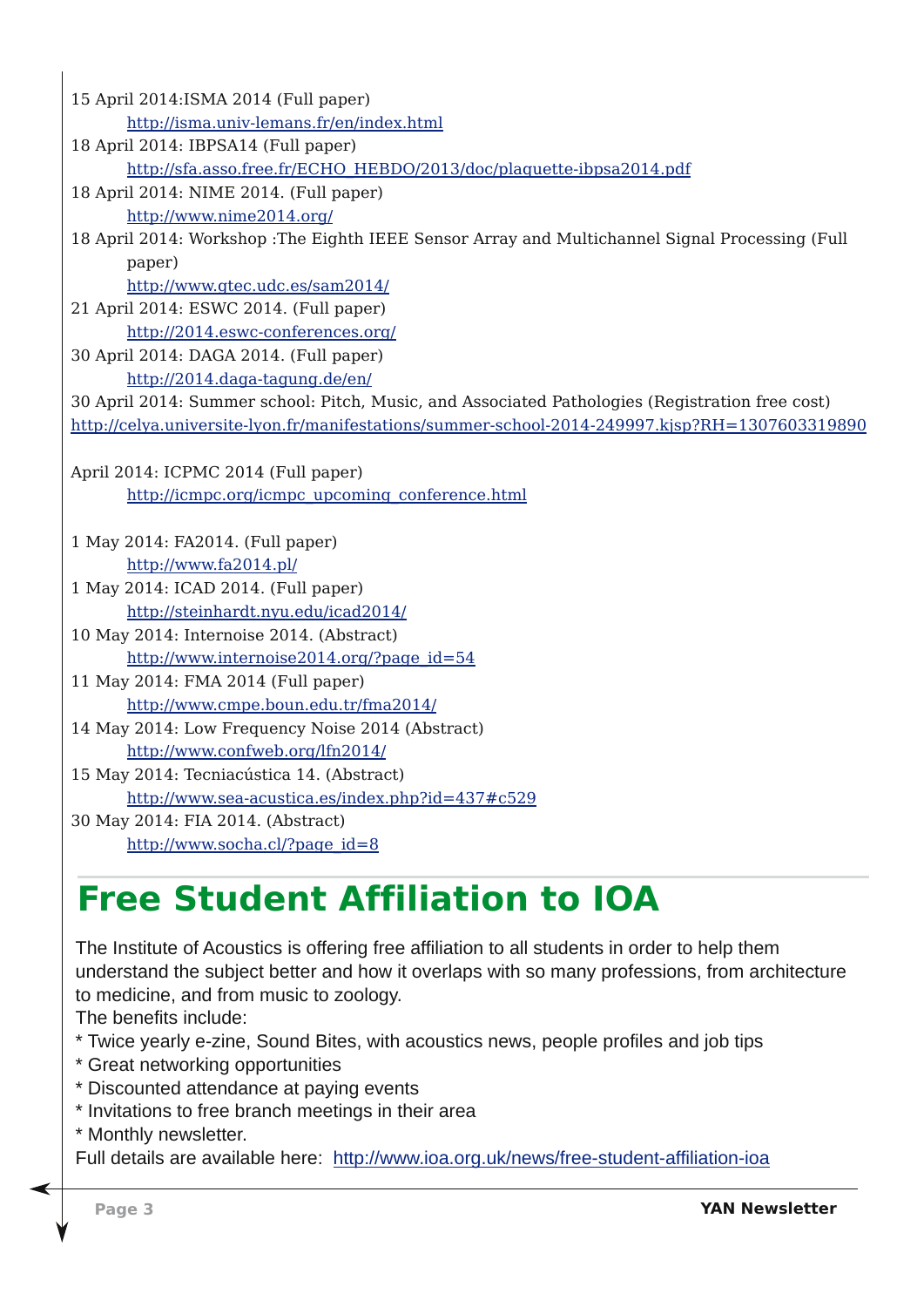## **YAN publication: Journal**



#### **Title: "A methodology for the study of the acoustic environment of Catholic cathedrals: Application to the Cathedral of Malaga"**

**Author: Lidia Álvarez-Morales** 

**Affiliation:** Department of Applied Physics II, University of Seville

**Journal:** Building and Environment, Vol. 72 (February 2014) pp 102 - 115. [\[link\]](http://tel.archives-ouvertes.fr/docs/00/92/69/80/PDF/these_Lionel_Feugere.pdf)

#### **[Abstrac](http://ieeexplore.ieee.org/stamp/stamp.jsp?arnumber=06661358)t:**

Sound propagation in large reverberant religious spaces has remained relatively unexplored within the general context of the acoustics of places of worship. However, complex acoustic physical phenomena can occur in these buildings, where substantial changes in the behaviour of the space can be produced depending on where the sound source is placed. This paper describes the methodology used for the study of the acoustic environment of the Catholic cathedrals of southern Spain, and this is applied to the Cathedral of Malaga. The monaural and binaural impulse responses were determined in the various receivers for five positions of the sound source: major altar, pulpit, choir, organ and retrochoir, which correspond to the positions of use of liturgical, musical, and cultural activities that take place in the temple nowadays. According to the typology of the cathedral, six areas can be established for the location of the congregants and/or the audience. The interdependence of the positions of the source and positions of listeners in the various zones is analysed by processing acoustic parameters related to reverberation, sound strength, clarity, early lateral reflections, and the speech intelligibility. Furthermore, experimental results are compared spectrally with the simulated values obtained from a 3D geometrical-acoustic model created for the space, in which simulation mappings determine the areas of visibility for each sound source position together with the statistical distribution of the values of the acoustic parameters in the areas of influence selected in the cathedral.

#### *Biography:*

*Lidia ÁlvarezMorales has been working as a researcher for the University of Seville, Spain, since 2011.*

*She holds a BSc in Telecommunications Engineering, specialising in Video and Sound, at the University of Malaga and a MSc. degree in Acoustic engineering completed at Granada University in 2010. Her thesis is focused on acoustics of heritage buildings, specifically in large places of worship.*

*She has participated in several international congresses and is working on two others journal publications.*

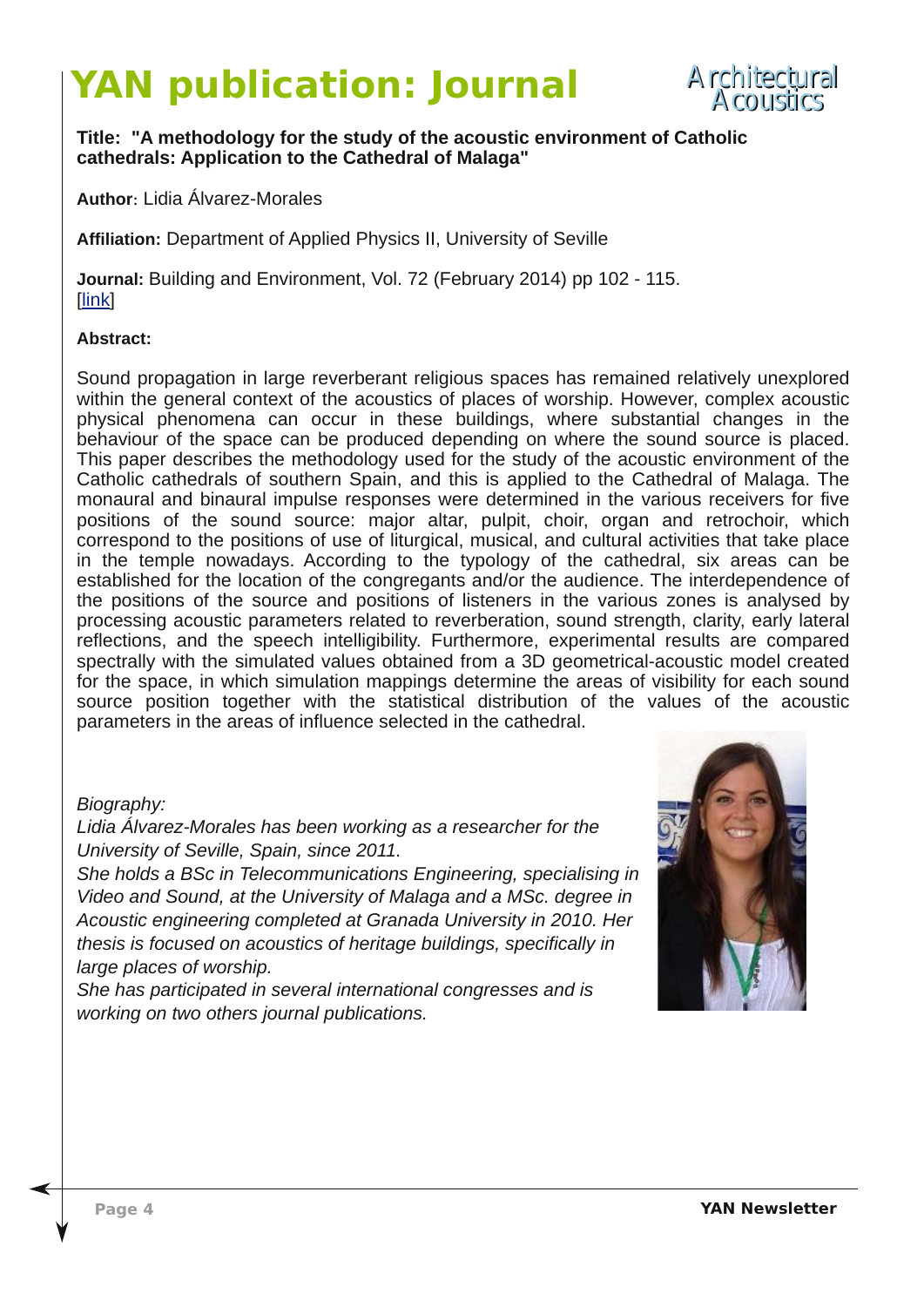# **YAN publication: Journal**

#### **Title: "Generalized Spherical Array Beamforming for Binaural Speech Reproduction."**

**Authors**: Noam R. Shabtai, Rafaely, B.

Affiliation: Dept. of Electr. & Comput. Eng., Ben-Gurion Univ. of the Negev, Israel

**Journal:** Audio, Speech, and Language Processing, IEEE/ACM Transactions on , vol.22, no.1, pp.238,247, Jan. 2014 [\[link\]](http://ieeexplore.ieee.org/xpl/articleDetails.jsp?arnumber=6661358&sortType%3Dasc_p_Sequence%26filter%3DAND(p_IS_Number%3A6663728))

#### **[Abstract](http://www.sciencedirect.com/science/article/pii/S0048969713007821):**

Microphone arrays are used in speech signal processing applications such as teleconferencing and telepresence, in order to enhance a desired speech signal in the presence of speech signals from other speakers, reverberation and background noise.

These arrays usually provide a single-channel output, so that no spatial information is available in the output signal. However, spatial information on the sound sources may increase the intelligibility of a speech signal perceived by a human listener.

This work presents a mathematical framework for generalized spherical array beamforming that in addition to suppressing noise and reverberation, is aiming to preserve spatial information on the sources in the recording venue. The generalized beamforming, formulated in the spherical harmonics domain, is based on binaural sound reproduction where the headrelated transfer functions are incorporated into a headphones presentation. The performance of the proposed generalized beamformer is compared to that of a singlechannel output maximum-directivity beamformer. Listening tests with human subjects show that when the generalized beamformer is used the intelligibility is improved at low input SNRs.

#### **Biography** :

Noam Shabtai (S'13) received the B.Sc., M.Sc. and Ph.D. degrees in electrical and computer engineering from Ben-Gurion University of the Negev (BGU), Beer-Sheva, Israel, in 2002, 2005 and 2011, respectively. Since 2011, he has worked as a post-doctoral researcher at the Acoustics Lab in the Department of Electrical and Computer Engineering, BGU. His current research interests include microphone array signal processing and binaural sound reproduction.

Dr. Shabtai currently holds the Kreitman Post-Doctoral Scholarship and recently was awarded a Minerva Fellowship for a research residency at the RWTH Aachen University, Institude of Technical Acoustics.

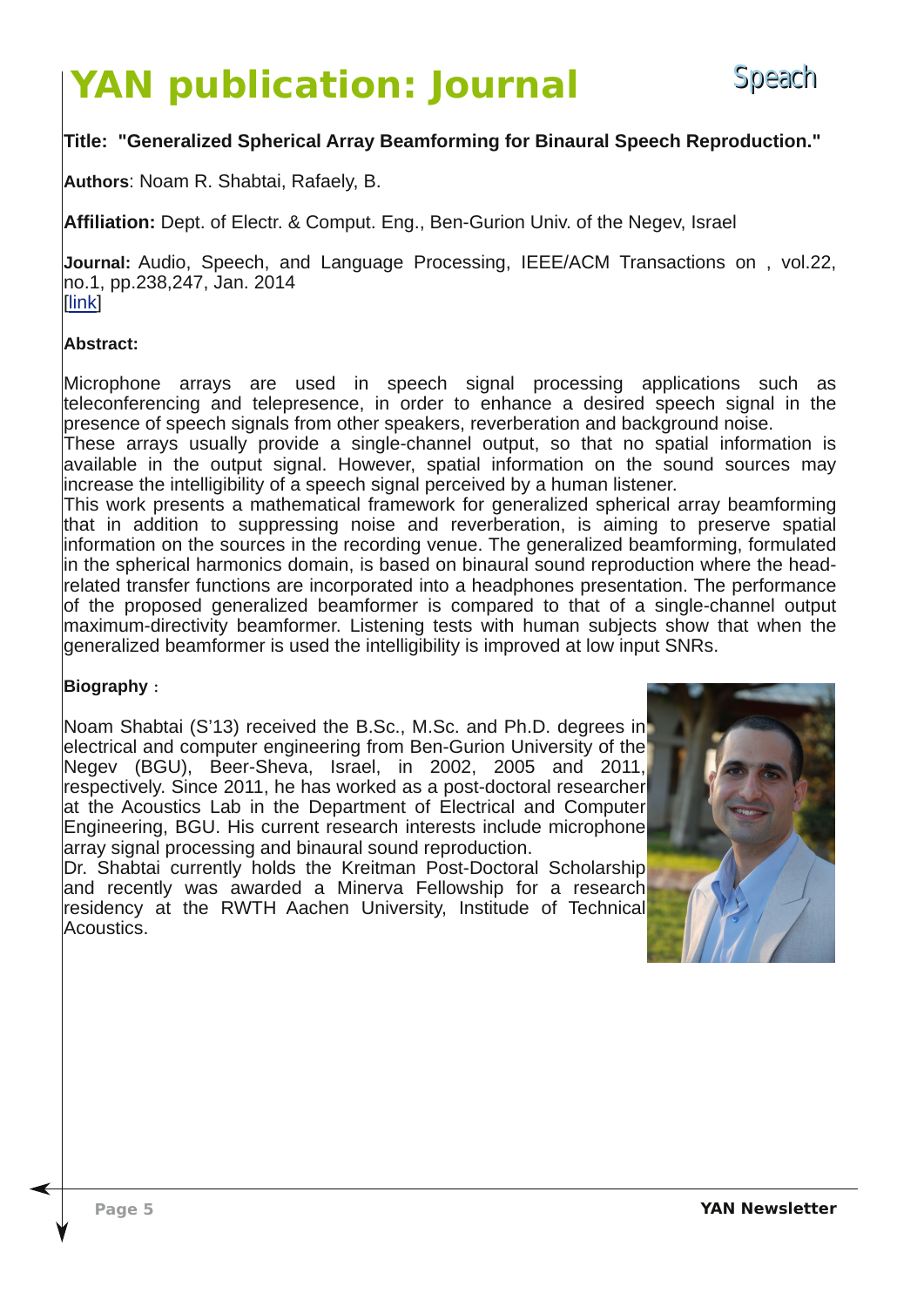### *Did you know?*





In the last YAN newsletter issue we introduced the European Acoustics Association (EAA) and its directive board. Now it's the turn to present the different products that the EAA offers.

#### ACTA ACUSTICA UNITED WITH ACUSTICA

Acta Acustica united with Acustica (AAA) is the scientific journal of the EAA. AAA reports on original scientific research in all subjects in the field of acoustics and on engineering applications. The journal includes scientific papers, technical and applied papers, book reviews, short communications, doctoral thesis abstracts, etc. In irregular intervals special issues and review articles are published.

The editor in chief is Dr. Jean Kergomard, from the Lab. de Mecanique et d'Acoustique, CNRS; Marseille (France).

#### DOCUMENTA ACUSTICA

Documenta Acustica is the literature distribution system of the European Acoustics Association. It distributes conference and symposia proceedings as well as books, reports and theses. It helps to distribute information that is otherwise confined to European acoustical societies, laboratories or companies.

The product manager of Documenta is Sergio Luzzi, from the Acoustics and Environmental Physics Department, Vie En.Ro.Se, Florence (Italy).

#### ACOUSTICS IN PRATICE

European journal of current topics in applied acoustics. The journal audience is those practicing in the fields of acoustics, noise and vibration. Readers and contributors are expected to be practitioners: these include consultants, manufacturers, policy makers and regulators. The papers are not peer reviewed, but are reviewed by an editor.

The editor in chief is Colin English, from English Cooger LLP (UK).

#### NUNTIUS

EAA's product Nuntius has been published since the beginning of 2001 bimonthly in electronic format and distributed together with Acta Acustica united with Acustica. The Nuntius Acusticus provides news of acoustics: information on EU activities, on noise control policy or on other political topics, education in acoustics, education and research guides and news or publications from the Technical Committees, new products, instrumentation or materials. Since November 2011, the new Nuntius became a monthly electronic newsletter.

The product manager of Nuntius is Ass. Prof. Kristian Jambrosic, from the University of Zagreb (Croatia).

#### FENESTRA

EAA's product Fenestra is the website of the EAA and gathers all the information relevant to the association: products, events, activities, job offers, etc. Just visit the website: [https://www.euracoustics.org/](https://www.euracoustics.org/
)